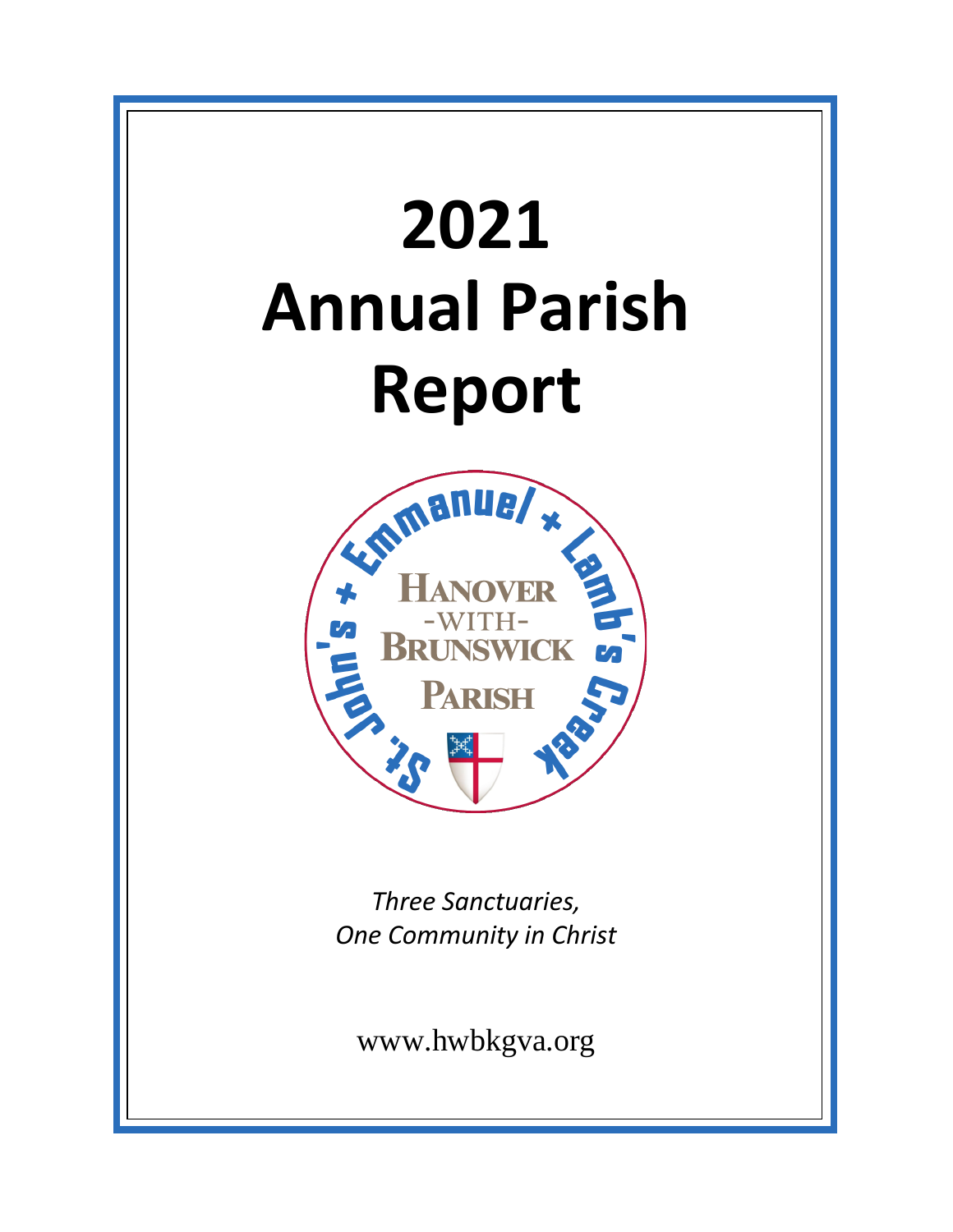# Table of Contents

| 1. |  |
|----|--|
|    |  |
|    |  |
|    |  |
|    |  |
|    |  |
|    |  |
|    |  |
|    |  |
|    |  |
|    |  |
| 2. |  |

### **A WORD ABOUT THE ANNUAL MEETING**

The canons of the church only require the election of new vestry members during the annual meeting. Therefore, the only official business to be conducted will be the election of new vestry members. Once the election is conducted, the official meeting will be concluded. The remaining time will be spent in fellowship over lunch and an informal question and answer period with the Rector.

Questions about the specific content of any of the reports that follow should be addressed directly to the individual who submitted said report.

As always, the Rector is willing to meet and discuss any aspect of our common life in Christ with anyone attending Hanover-with-Brunswick. Please feel free to contact him by phone, text or email [rector@hwbkgva.org.](mailto:rector@hwbkgva.org)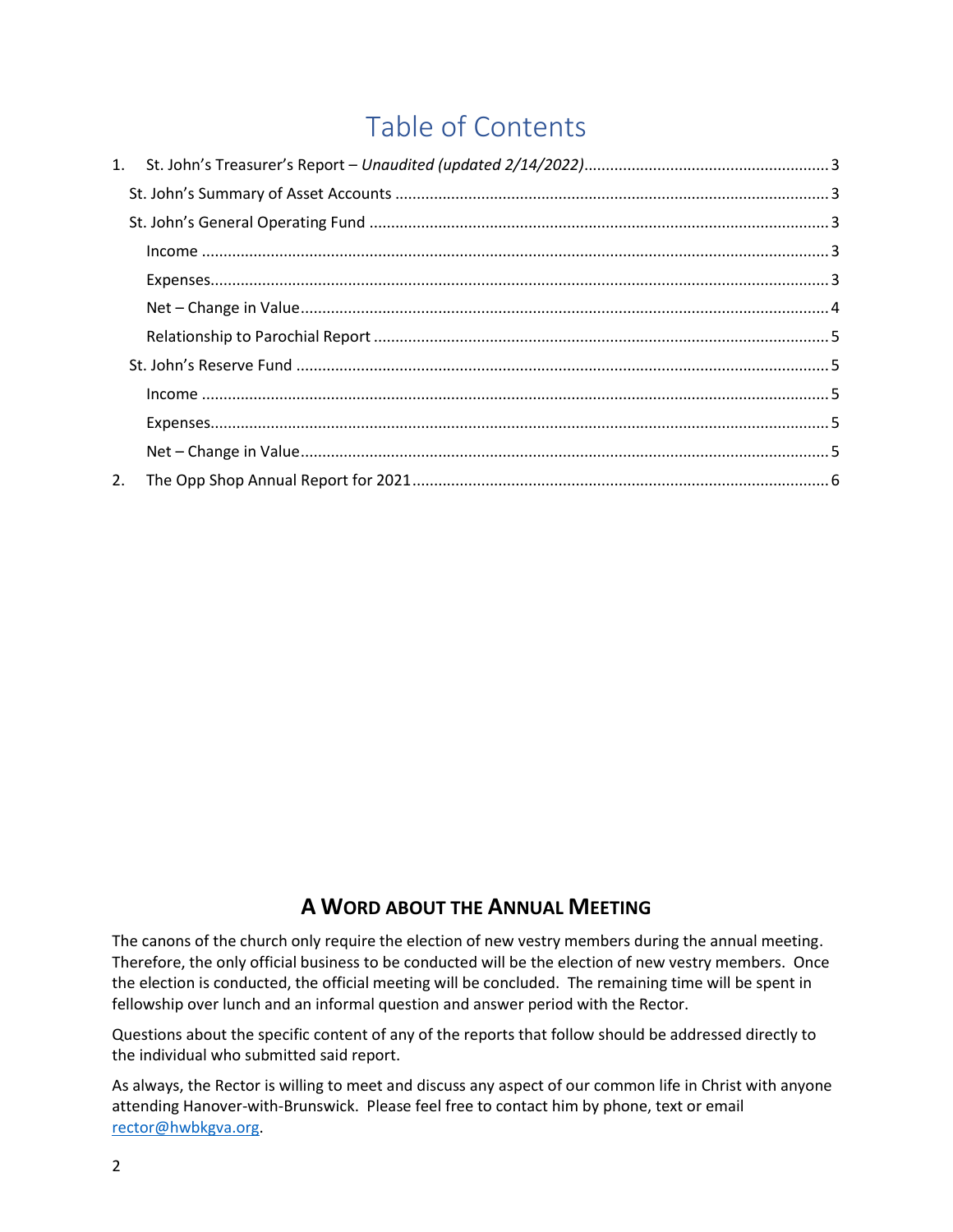# 1. St. John's Treasurer's Report – *Unaudited (updated 2/14/2022)*

### St. John's Summary of Asset Accounts

|                               | 01/01/2021   | 12/31/2021   | <b>Delta</b>  |
|-------------------------------|--------------|--------------|---------------|
| St John's Regular             |              |              |               |
| Checking                      | \$11,359.64  | \$9,493.96   | $-$1,865.68$  |
| St. John's Regular Savings    | \$20,439.11  | \$12,171.04  | $-58,268.07$  |
| <b>Total Banking</b>          | \$31,798.75  | \$21,665.00  | $-$10,133.75$ |
| <b>Investment Accounts</b>    |              |              |               |
|                               | 01/01/2021   | 12/31/2021   | <b>Delta</b>  |
| <b>TOTF - Church Fund</b>     | \$3,485.92   | \$3,988.15   | \$502.23      |
| <b>TOTF - Churchyard Fund</b> | \$139,243.06 | \$159,301.88 | \$20,058.82   |
| <b>TOTF - Endowment Fund</b>  | \$71,220.43  | \$81,480.16  | \$10,259.73   |
| <b>Total Investment</b>       | \$213,949.41 | \$244,770.19 | \$30,820.78   |
|                               |              |              |               |

### St. John's General Operating Fund

Income

|                                                                     | 2019        | 2020        | 2021        | <b>Delta</b>  |
|---------------------------------------------------------------------|-------------|-------------|-------------|---------------|
| Plate & Pledge                                                      | \$69,093.44 | \$74,793.10 | \$62,859.70 | $-$11,933.40$ |
| Interest                                                            | \$34.64     | \$10.71     | \$1.24      | $-$ \$9.47    |
| <b>Total for "Plate and Pledge"</b>                                 | \$69,128.08 | \$74,803.81 | \$62,860.94 | $-$11,942.87$ |
| <b>Transfer from Emmanuel</b><br><b>Transfer from Cemetery Fund</b> |             |             | \$15,000.00 | \$15,000.00   |
| <b>Total Additional Income</b>                                      | \$0.00      | \$0.00      | \$15,000.00 | \$15,000.00   |
| <b>Total Income</b>                                                 | \$69,128.08 | \$74,803.81 | \$77,860.94 | \$3,057.13    |
| Expenses                                                            |             |             |             |               |
|                                                                     | 2019        | 2020        | 2021        | <b>Delta</b>  |
| <b>Facilities</b>                                                   |             |             |             |               |
| Church Insurance                                                    |             | \$6,683.00  | \$6,684.00  | \$1.00        |
| Landscaping Expenses                                                | \$3,800.00  | \$3,600.00  | \$4,200.00  | \$600.00      |
| <b>Repairs and Maintenance</b>                                      | \$1,920.25  | \$1,837.20  | \$2,186.85  | \$349.65      |
| <b>Instrument Repair</b>                                            | \$250.00    |             |             | \$0.00        |
| <b>Utilities</b>                                                    | \$10,029.51 | \$8,665.51  | \$8,356.02  | $-$ \$309.49  |

Porta-john \$195.00 \$0.00

**Total** \$16,194.76 \$20,785.71 \$21,426.87 *\$641.16*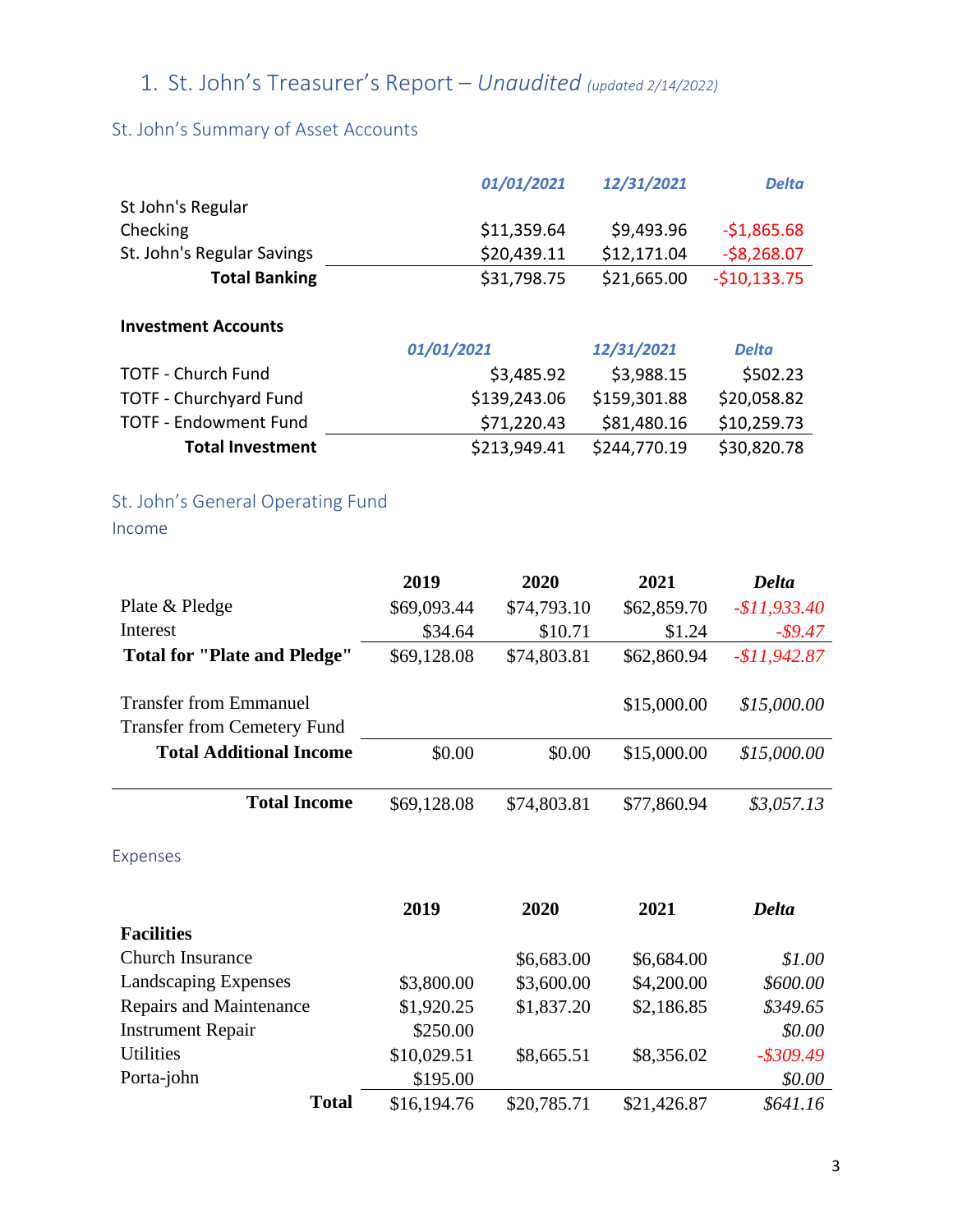|                                   | 2019        | 2020        | 2021         | <b>Delta</b> |
|-----------------------------------|-------------|-------------|--------------|--------------|
| <b>Office General</b>             |             |             |              |              |
| <b>Office Supplies</b>            | \$228.39    | \$147.23    |              | $-$147.23$   |
| <b>Music License</b>              | \$309.95    | \$240.00    |              | $-$ \$240.00 |
| Postage and Delivery              | \$56.00     | \$55.00     | \$56.00      | \$1.00       |
| <b>Telephone Expense</b>          | \$1,938.85  | \$1,324.15  | \$1,541.45   | \$217.30     |
| <b>Total</b>                      | \$2,533.19  | \$1,766.38  | \$1,597.45   | $-$168.93$   |
| <b>Other</b>                      |             |             |              |              |
| Subscriptions                     | \$325.00    |             |              | \$0.00       |
| Diocesan Conference               | \$215.00    |             |              | \$0.00       |
| Diocesan Contribution             |             | \$2,000.00  | \$1,000.00   | $-$1,000.00$ |
| Fee                               | \$36.00     |             |              | \$0.00       |
| <b>Social Services Gift Cards</b> |             | \$150.00    |              | $-$150.00$   |
| <b>Total</b>                      | \$576.00    | \$2,150.00  | \$1,000.00   | $-$1,150.00$ |
| <b>Personnel Expenses</b>         |             |             |              |              |
| <b>Rector Stipend</b>             | \$48,552.00 | \$48,556.00 | \$48,552.00  | $-$ \$4.00   |
| Rector SECA Reimbursement         | \$3,708.00  | \$3,700.00  | \$3,708.00   | \$8.00       |
| <b>Rector Health Insurance</b>    | \$9,345.00  | \$9,115.00  | \$10,440.00  | \$1,325.00   |
| <b>Rector Pension</b>             | \$13,003.94 | \$9,172.63  | \$14,267.08  | \$5,094.45   |
| Sexton                            | \$150.71    |             |              | \$0.00       |
| <b>Supply Priest</b>              | \$405.11    | \$418.75    | \$219.00     | $-$199.75$   |
| Organist                          | \$660.00    | \$195.00    | \$260.00     | \$65.00      |
| ADP Payroll Processing Fee        | \$66.75     | \$36.15     | \$22.95      | $-$13.20$    |
| <b>Total</b>                      | \$75,891.51 | \$71,193.53 | \$77,469.03  | \$6,275.50   |
| <b>Total Expense</b>              | \$95,195.46 | \$95,895.62 | \$101,493.35 | \$5,597.73   |

#### Net – Change in Value

|                                    | 2019            | 2020            | 2021            | <b>Delta</b>   |
|------------------------------------|-----------------|-----------------|-----------------|----------------|
| $Income - Express$                 | $-$ \$26,067.38 | $-$ \$21,091.81 | $-$ \$23,632.41 | $-$ \$2,540.60 |
| Deficit Resolved from Reserve      | \$26,067.38     | \$21,091.81     | \$23,632.41     | \$2,540.60     |
| <b>General Fund Total for Year</b> | \$0.00          | \$0.00          | \$0.00          | \$0.00         |

*Note: By definition, the General Fund is to begin at \$0 and end at \$0. Deficit spending must be resolved from "reserve / savings". If monies are left over, they are to be transferred to savings at the end of the year.*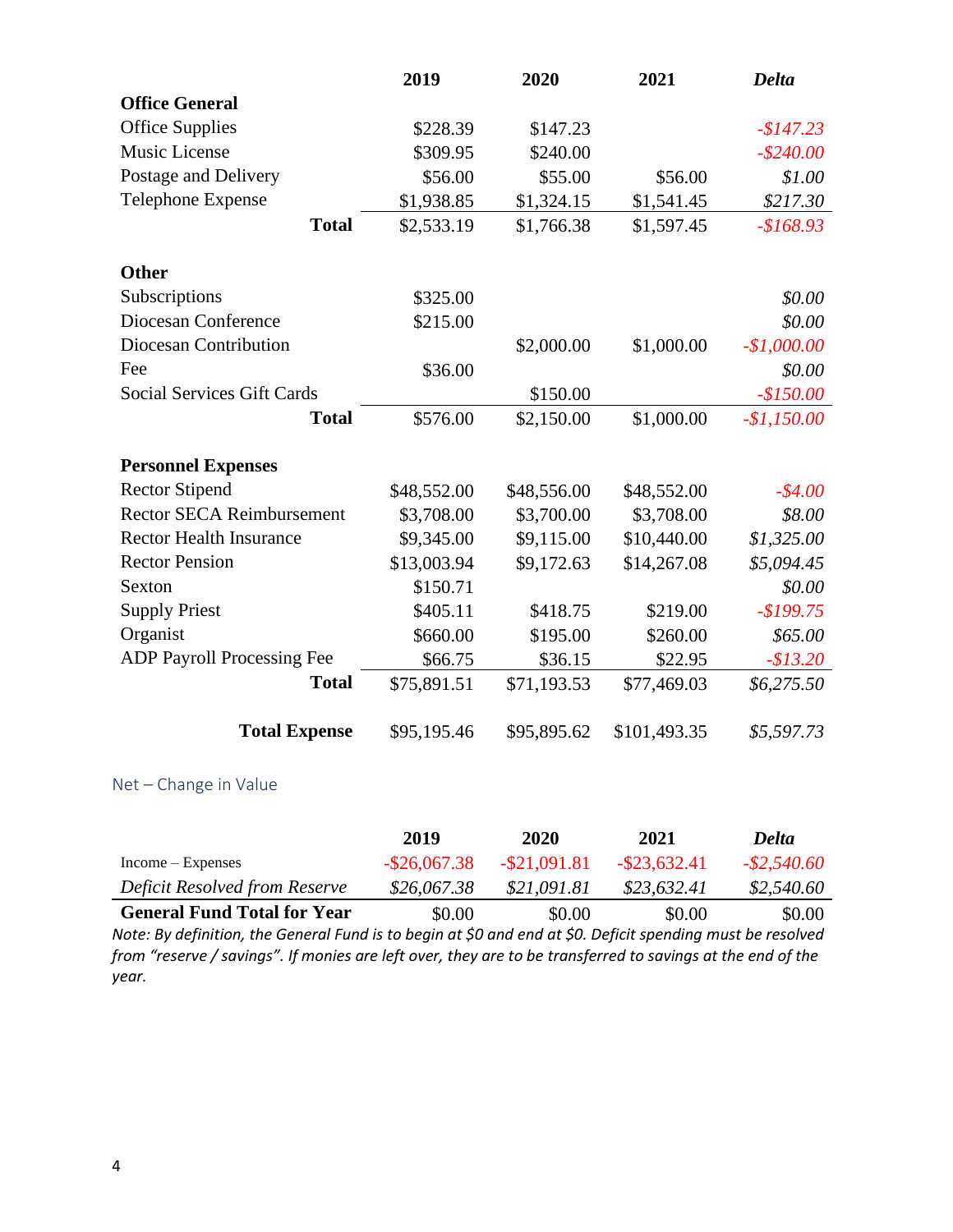| <b>For Parochial Report --</b>    |               |
|-----------------------------------|---------------|
| <b>General Operating Expenses</b> |               |
| <b>Total Expenses</b>             | \$101,493.35  |
| <b>Contribution to Diocese</b>    | $-$1,000.00$  |
| <b>Transfer from Emmanuel</b>     | $-$15,000.00$ |
| Total                             | \$85,493.35   |

#### St. John's Reserve Fund

This is a conceptual fund to track large changes to the saving assets not considered part of the "General Operating Fund."

#### Income

|                  |              | 2019        | 2020       | 2021        | <b>Delta</b> |
|------------------|--------------|-------------|------------|-------------|--------------|
| <b>Bequest</b>   |              | \$10,000.00 |            |             | \$0.00       |
| <b>Opp Shop</b>  |              |             | \$3,000.00 | \$10,000.00 | \$7,000.00   |
| <b>Yard Sale</b> |              | \$2,680.00  |            | \$3,237.00  | \$3,237.00   |
| Cookie Boutique  |              | \$1,773.49  | \$60.00    | \$852.00    |              |
| Other            |              |             |            | \$62.00     | \$62.00      |
|                  | <b>Total</b> | \$14,453.49 | \$3,060.00 | \$14,151.00 | \$11,091.00  |

#### Expenses

|                                   | 2019        | 2020        | 2021        | <b>Delta</b> |
|-----------------------------------|-------------|-------------|-------------|--------------|
| Repair of Parish Hall Heater      |             |             | \$8,386.00  | \$8,386.00   |
| Contribution to Schools           | \$750.00    |             |             |              |
| <b>Transfers to Cover Deficit</b> | \$26,067.38 | \$21,091.81 | \$23,632.41 | \$2,540.60   |
| Total                             | \$26,817.38 | \$21,091.81 | \$32,018.41 | \$10,926.60  |

Net – Change in Value

| 2019          | 2020          | 2021          | <b>Delta</b> |
|---------------|---------------|---------------|--------------|
| $-$12,363.89$ | $-$18,031.81$ | $-$17,867.41$ | \$164.40     |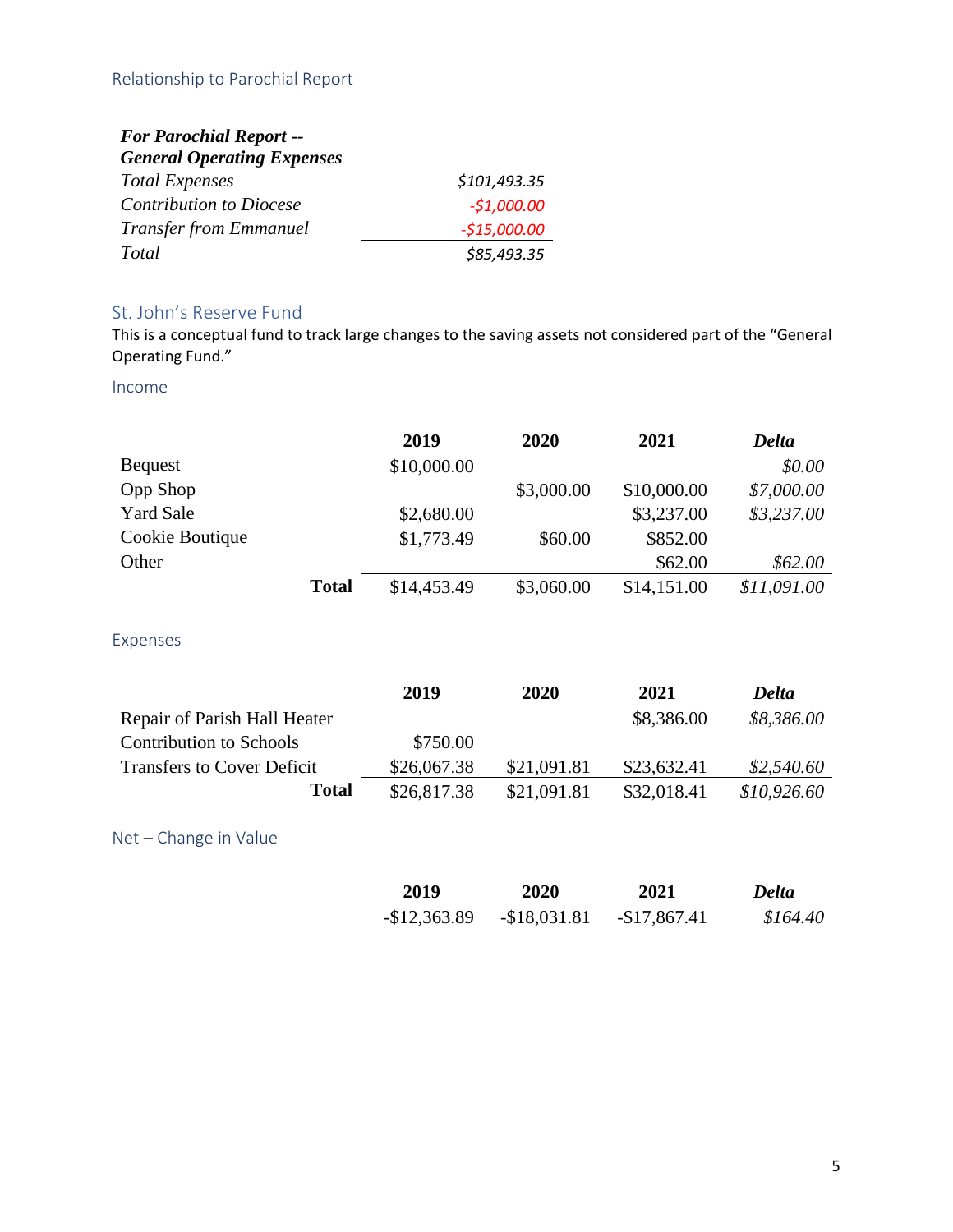# 2. The Opp Shop Annual Report for 2021

The Opp Shop is an outreach service organization sponsored by the two Episcopal parishes in King George County to provide a source of low cost clothing and household goods. It is supported by volunteers from both parishes as well as members of the community in general. Profits from the Opp Shop sales are distributed to non-profit charitable organizations. The shop also provides, without charge, necessary items to families in need. The Opp Shop Board maintains two giving cycles each year.

| <b>Charitable Organizations</b>           | Apr-21 | <b>Oct-21</b> | 2021 Total |
|-------------------------------------------|--------|---------------|------------|
| Jackson Feild Home                        | 500    | 750           | 1,250      |
| <b>Covington Boys</b>                     | 1,500  | 1,500         | 3,000      |
| St. Paul's Church                         | 4,000  | 6,000         | 10,000     |
| St. John's Church                         | 4,000  | 6,000         | 10,000     |
| <b>Bishop Discretionary Fund</b>          | 250    | 250           | 500        |
| Episcopal Relief Development              | 500    | 500           | 1,000      |
| King George Fire Dept/Rescue Squad        | 1,500  | 1,500         | 3,000      |
| <b>Hope House</b>                         | 1,500  | 3,000         | 4,500      |
| Thurman Brisben Shelter                   | 6,000  | 6,000         | 12,000     |
| Rapp. Big Brothers Big Sisters            | 500    | 500           | 1,000      |
| <b>Empower House</b>                      | 2,000  | 2,000         | 4,000      |
| Rapp. Council Against Sexual Assault      | 500    | 500           | 1,000      |
| King George Social Services (Food & Heat) | 6,000  | 6,000         | 12,000     |
| Haiti Micah Project                       | 500    | 1,000         | 1,500      |
| King George Fund for Kids (Parks and Rec) | 500    | 1,000         | 1,500      |
| Little Ark Food                           | 2,500  | 3,000         | 5,500      |
| King George Clinic (Social Services)      | 2,500  | 3,000         | 5,500      |
| <b>Colonial Beach Free Clinic</b>         | 1,000  | 1,500         | 2,500      |
| YMCA Open Door Program                    | 500    | 500           | 1,000      |
| <b>Scholastic Book Funds</b>              | 0      | 300           | 300        |
| King George HS Scholarships 2 yr          | 5,000  | 0             | 5,000      |
| <b>KGMS - STEAM Evening</b>               | 0      | 1,000         | 1,000      |
| Sealston Elementary - ROCK Mentoring      | 0      | 250           | 250        |
| <b>Micah Ecumenical Ministries</b>        | 2,000  | 2,000         | 4,000      |
| National Child Safety Council             | 0      | 500           | 500        |
| Love Thy Neighbor                         | 3,500  | 4,000         | 7,500      |
| Special Olympics Virginia                 | 0      | 500           | 500        |
| Wendy's Feline Friends                    | 250    | 250           | 500        |
| Young Life                                | 1,000  | 1,000         | 2,000      |
| Safe Harbor                               | 1,000  | 1,000         | 2,000      |
| St. James Montross - Food Pantry          | 0      | 1,000         | 1,000      |
| <b>Emergent Need</b>                      | 0      | 5,000         | 5,000      |
| <b>Totals</b>                             | 49,000 | 61,300        | 110,300    |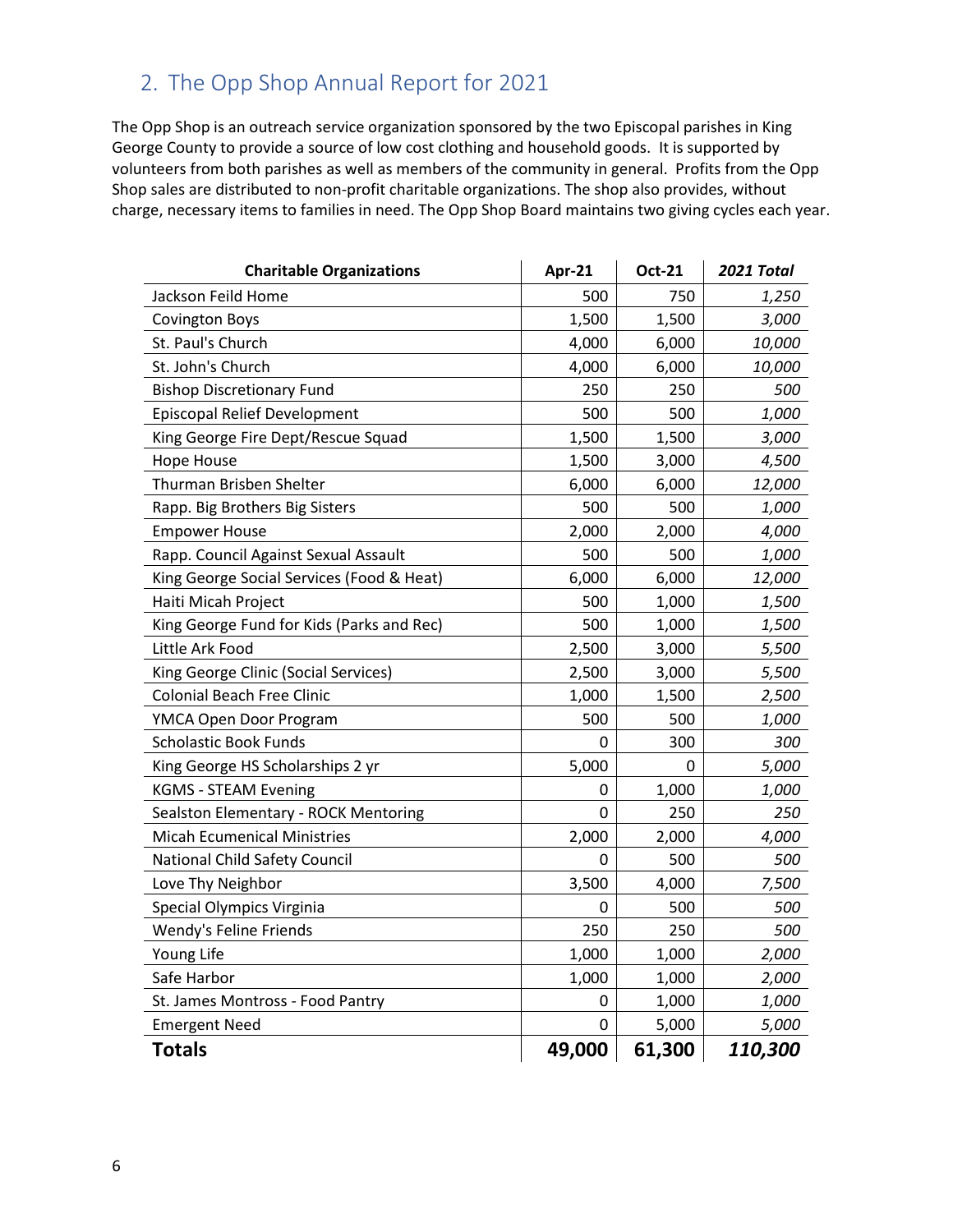## **THE 2021 SPECIAL REPORT OF EPISCOPAL CONGREGATIONS AND MISSIONS ACCORDING TO CANONS I.6, I.7, AND I.17**



| Name of Congregation<br>St Johns Church | Diocese<br>Virginia               |                        |         |               |              |
|-----------------------------------------|-----------------------------------|------------------------|---------|---------------|--------------|
| <b>Street Address 1</b>                 |                                   | City                   |         |               | <b>State</b> |
| 9413 Kings Hwy                          |                                   | King George            |         |               | VA           |
| <b>Street Address 2</b>                 | $Zip + 4$                         | County                 | Country |               |              |
|                                         | 22485                             | King George            |         | United States |              |
| <b>Mailing Address 1</b>                |                                   | City                   |         |               | <b>State</b> |
| PO Box 134                              |                                   | King George            |         |               | VA           |
| <b>Mailing Address 2</b>                | $Zip + 4$                         | County                 |         | Country       |              |
|                                         | 22485-0134                        |                        |         | United States |              |
| Congregation's Email address            | <b>Congregation's Web Address</b> |                        |         | Phone #       |              |
| admin@hwbkqva.orq                       |                                   | http://www.hwbkqva.org |         | 540-775-3635  |              |
| Federal Tax ID #<br>54-1095447          |                                   |                        |         |               |              |

| <b>Report Preparation</b>                                           |                      |               |  |  |  |
|---------------------------------------------------------------------|----------------------|---------------|--|--|--|
| Membership, Attendance, & Services prepared by (Print or type name) | Email Address        | Daytime Phone |  |  |  |
| The Rev. Richard E. Fichter, Jr.                                    | rfichterir@yahoo.com | 540-931-3131  |  |  |  |
| Stewardship & Financial Prepared by (Print or type name)            | Email Address        | Daytime Phone |  |  |  |
| The Rev. Richard E. Fichter, Jr.                                    | rfichterir@yahoo.com | 540-931-3131  |  |  |  |

|  |  | <b>Certified by the Clerk of the Vestry</b> |
|--|--|---------------------------------------------|
|--|--|---------------------------------------------|

|                                                      | <b>Position by the Oldin Of the Vestiv</b> |                            |                               |
|------------------------------------------------------|--------------------------------------------|----------------------------|-------------------------------|
| Certified by (Print or type name)<br>Michaele Morton | Email Address                              | michaelemorton@verizon.net | Daytime Phone<br>540-775-7222 |
| Signature                                            |                                            | Date                       |                               |
|                                                      |                                            | 02/22/2022                 |                               |
| <b>Certified by Treasurer/Financial Officer</b>      |                                            |                            |                               |

| Certified by (Print or type name)<br>Roan Grapes | Email Address<br>rgrapes@sbcglobal.net | Daytime Phone<br>818-489-4830 |  |
|--------------------------------------------------|----------------------------------------|-------------------------------|--|
| Signature                                        | Date<br>02/22/2022                     |                               |  |
| Certified by Rector/Vicar/Person in Charge       |                                        |                               |  |

| Certified by (Print or type name) | Daytime Phone |                    | Email Address        |
|-----------------------------------|---------------|--------------------|----------------------|
| The Rev. Richard E. Fichter, Jr.  | 540-931-3131  |                    | rfichterjr@yahoo.com |
| Signature                         |               | Date<br>02/22/2022 |                      |
| <b>Warden/Vestry Approval</b>     |               |                    |                      |

| Warden (Print or type name)                                                                                     | Email Address     |                    | Daytime Phone |
|-----------------------------------------------------------------------------------------------------------------|-------------------|--------------------|---------------|
| Calvin Gibson                                                                                                   | crq1820@qmail.com |                    | 202-557-6875  |
| Indicate date that your 2021 Parochial Report was approved by the Vestry or Bishop's<br>Committee (Canon I.6.1) |                   | Date<br>02/22/2022 |               |

| <b>Parochial Report Completion</b>                                            |                         |  |  |
|-------------------------------------------------------------------------------|-------------------------|--|--|
| How many people participated in completing this parochial report?             |                         |  |  |
| Please identify the roles of those who participated in completing this        | Rector/Vicar, Treasurer |  |  |
| parochial report (Not including vestry members who only voted to approve it): |                         |  |  |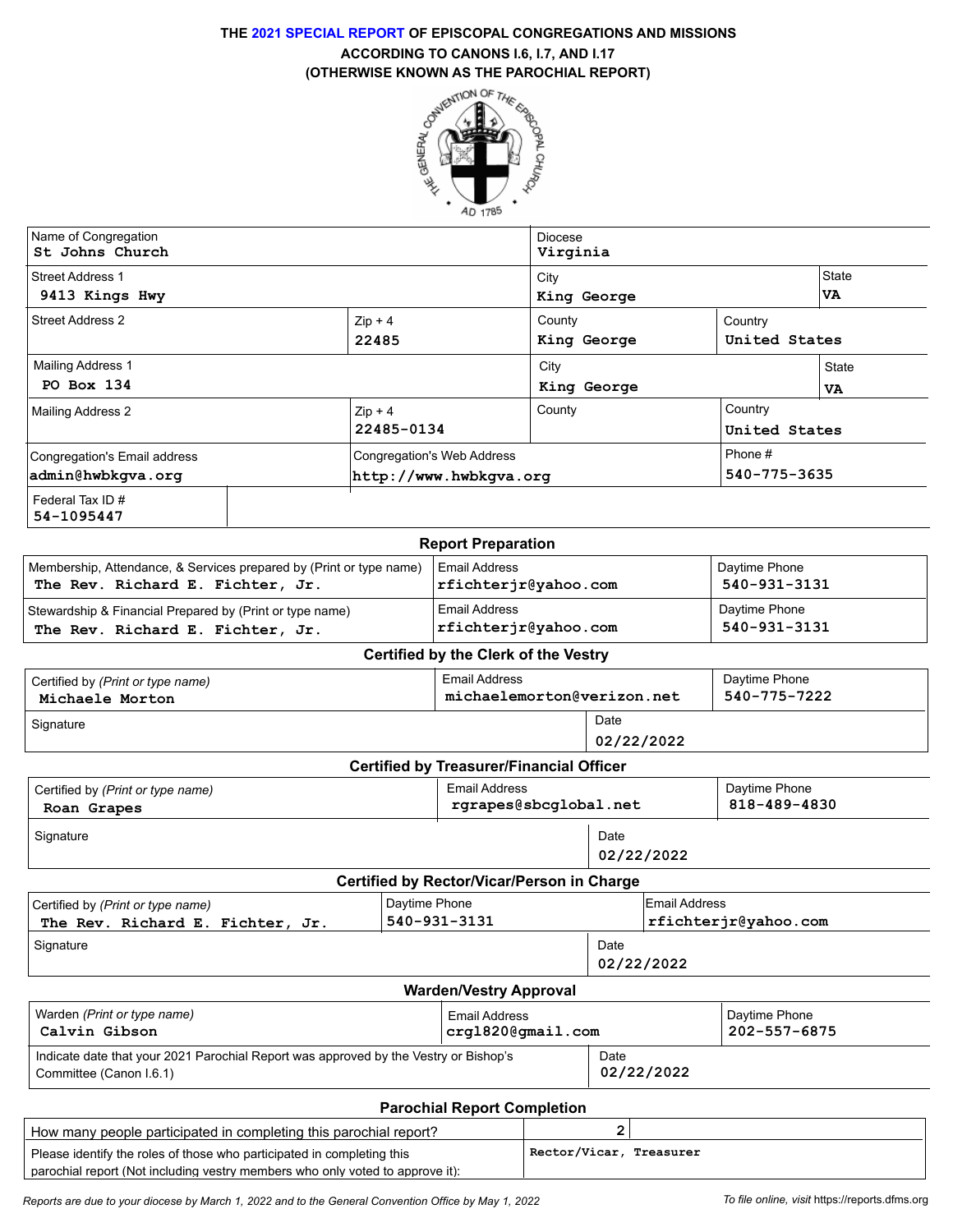| St Johns Church                                                 | King George                                                                                                               | Virginia                                     |         |
|-----------------------------------------------------------------|---------------------------------------------------------------------------------------------------------------------------|----------------------------------------------|---------|
| Congregation                                                    | City                                                                                                                      | <b>Diocese</b>                               | Page 2  |
|                                                                 | Membership, Attendance and Services of the Reporting Congregation                                                         |                                              |         |
| <b>Using Last Year's Report:</b>                                | Using the 2020 Parochial Report, record the Number of Baptized Members Reported as of December 31,2020.                   |                                              |         |
| <b>Active Baptized Members of</b>                               | (See your 2020 Parochial Report, Box M20)                                                                                 |                                              |         |
| the Reporting Congregation<br><b>Reported Last Year</b>         | Members Reported Last Year = M20.                                                                                         | 51                                           |         |
| Using the Register of Church Membership and Rites:              |                                                                                                                           |                                              |         |
| During the Report Year                                          | 1. Increases during year: All members added to the baptized members section of your congregation's                        |                                              |         |
| <b>Increases in Membership</b>                                  | Membership Register during 2021 by: baptism, confirmation/reception, or transfer; and those persons restored              |                                              |         |
|                                                                 | from inactive status, or not counted in last year's membership count.                                                     | Total Increases = 1.                         | 1       |
| Decreases in Membership                                         | [2. Decreases during year: All baptized members lost by death, transferred to another congregation,                       |                                              |         |
|                                                                 | removed to inactive status in the Register of Church Membership and Rites, removed for other reasons, or not              |                                              |         |
|                                                                 | removed from last year's membership count.                                                                                | <b>Total Decreases = 2.</b>                  | 4       |
| <b>Active Baptized Members of</b>                               | <b>M21:</b> Add the increases entered in Box 1 to <b>Box M20</b> . Then subtract the decreases entered in Box 2           |                                              |         |
| the Reporting Congregation At                                   | for the total active membership as of December 31, 2021                                                                   |                                              |         |
| Year-End                                                        | Total Active Baptized Members (end of report year) = M21.                                                                 |                                              | 48      |
|                                                                 | Communicants in good standing: Baptized members of the reporting congregation, who "have received                         |                                              |         |
| <b>Communicants in Good</b><br><b>Standing of the Reporting</b> | Holy Communion at least three times during the preceding year" and are faithful "in corporate worship, <i>unless</i>      |                                              |         |
| Congregation                                                    | for good cause prevented," and "in working, praying, and giving for the spread of the Kingdom of God."                    |                                              |         |
| <b>Adults</b>                                                   | 3. Adult communicants in good standing (age 16 and over) =                                                                | 3.                                           | 42<br>4 |
| Youth                                                           | 4. Youth communicants in good standing (under age 16) =                                                                   |                                              |         |
|                                                                 | 5. Total communicants in good standing $(3 + 4) =$                                                                        | 5.                                           | 46      |
| <b>Others Active</b>                                            | 6. Others who are active whose baptisms are not recorded in the<br>Parish Register, or in another Episcopal congregation. | Others = $6$ .                               | 6       |
| <b>Using the Service Register:</b>                              |                                                                                                                           |                                              |         |
| <b>Average Sunday Attendance</b>                                | 7. Sunday (& Saturday Evening) Attendance: Divide total attendance by the total number of                                 |                                              |         |
| for 2021                                                        | Sundays when services were held.                                                                                          |                                              |         |
|                                                                 |                                                                                                                           |                                              |         |
|                                                                 | 725<br>Total attendance                                                                                                   | + Total # of Sundays when services were held | 41      |
|                                                                 |                                                                                                                           | Average Sunday Attendance = 7.               | 18      |
|                                                                 | 8. Average Principal Worship Service Attendance on a Weekday (in                                                          | 8.                                           | 0       |
|                                                                 | congregations without Sunday or Saturday evening services)                                                                | 9a.                                          | 16      |
| <b>Easter Attendance in 2021</b>                                | 9a. Total In-person Easter Sunday Attendance (including Easter Vigil):                                                    | 9b.                                          | 46      |
| <b>Sacraments &amp; Services:</b>                               | 9b. Total In-person Christmas Eve and Christmas Day Attendance:                                                           |                                              |         |
|                                                                 | Provide information for in-person and online separately.                                                                  | In-person                                    | Online  |
| <b>Number of Holy Eucharists</b>                                | 10. Total Sunday & Saturday Evening Eucharists                                                                            | 33                                           | 0       |
| <b>Celebrated During 2021</b>                                   | 11. Total Weekday Eucharists                                                                                              | (10)<br>ī<br>$(11)$ $\overline{\phantom{0}}$ | 0       |
|                                                                 | 12. Total Private Eucharists                                                                                              | 8<br>(12)                                    | 0       |
| Daily Offices and Other                                         | 13. Daily Offices Held on Sunday                                                                                          | $\frac{1}{5}$<br>(13)                        | 23      |
| <b>Services Held During 2021</b>                                | 14. Daily Offices Held on Weekdays                                                                                        | $\mathbf{1}$<br>(14)                         | 0       |
|                                                                 | 15. Marriages conducted in 2021                                                                                           | 0<br>(15)                                    | 0       |
|                                                                 | 16. Burials conducted in 2021                                                                                             | $\mathbf{1}$<br>$(16)$ $_{-}$                | 0       |
| Using the Register of Church Membership and Rites:              |                                                                                                                           |                                              |         |
| <b>Baptisms in 2021</b>                                         | 17. Baptisms 16 years and older                                                                                           | 0<br>(17)                                    |         |
|                                                                 | 18. Baptisms under 16 years of age                                                                                        | (18)<br>1                                    |         |
| <b>Confirmations in 2021</b>                                    | 19. Confirmations 16 years and older                                                                                      | (19)<br>1                                    |         |
|                                                                 | 20. Confirmations under 16 years of age                                                                                   | 1<br>(20)                                    |         |
| Received in 2021                                                | 21. Received by a bishop                                                                                                  | 0<br>(21)                                    |         |
| <b>Education:</b>                                               |                                                                                                                           |                                              |         |
| <b>Children and Youth</b>                                       | 22. Total Church School Students Enrolled                                                                                 | n/a<br>(22)                                  |         |
| <b>Adult Education</b>                                          | 23. Regular Sunday or weekday adult education programs held?                                                              | Yes <b>X</b>                                 | No      |
|                                                                 |                                                                                                                           |                                              |         |

*Reports are due to your diocese by March 1, 2022 and to the General Convention Office by May 1, 2022 To file online, visit* https://reports.dfms.org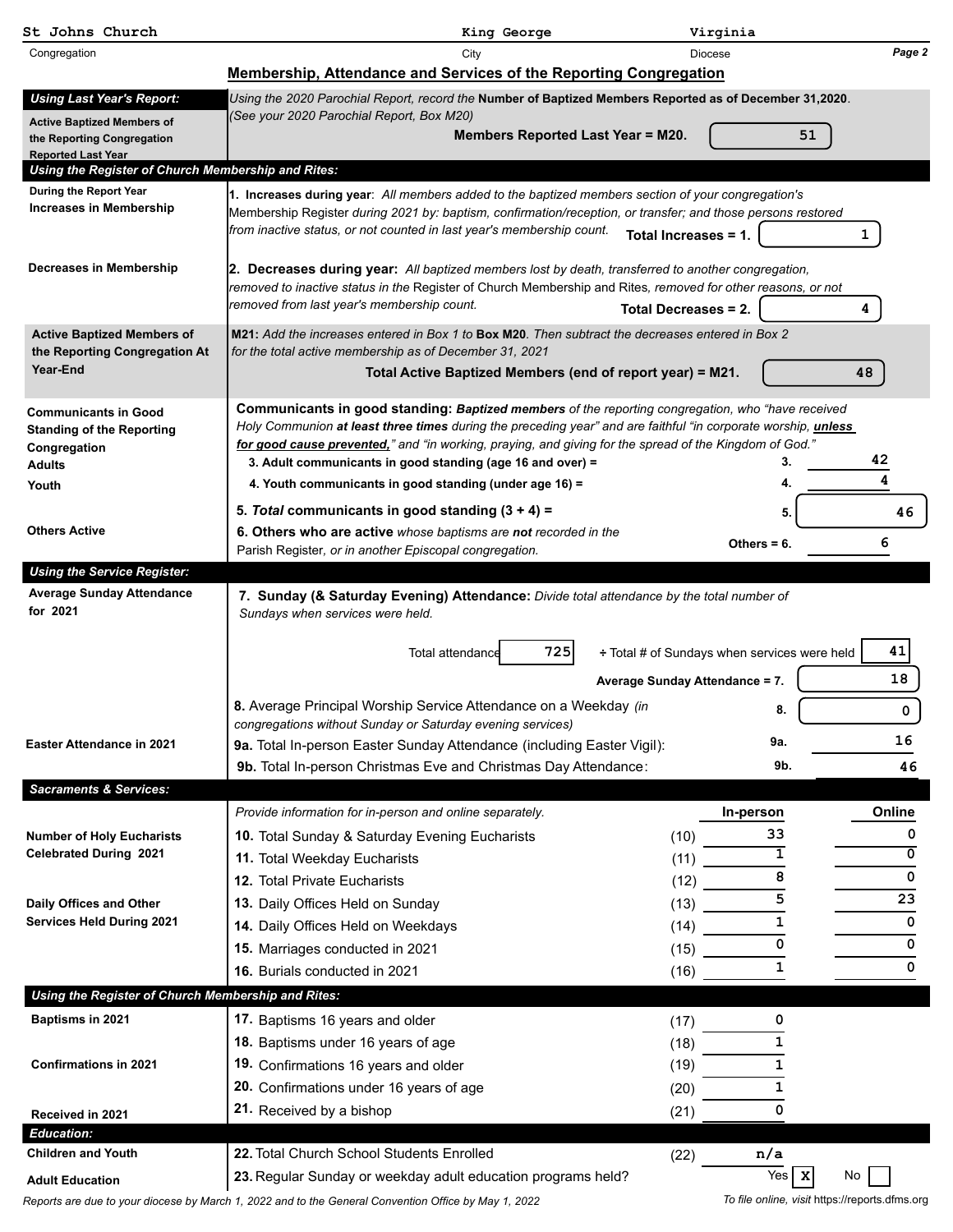| St Johns Church                           |                                                            | King George                                                                                                                                                                                                                                                                                                                                                                                                        | Virginia               |                        |
|-------------------------------------------|------------------------------------------------------------|--------------------------------------------------------------------------------------------------------------------------------------------------------------------------------------------------------------------------------------------------------------------------------------------------------------------------------------------------------------------------------------------------------------------|------------------------|------------------------|
| Congregation                              |                                                            | City                                                                                                                                                                                                                                                                                                                                                                                                               | <b>Diocese</b>         | Page 3                 |
|                                           |                                                            | 24a. Number of adults engaged in religious education or spiritual formation                                                                                                                                                                                                                                                                                                                                        |                        | 5                      |
|                                           |                                                            | 24b. Number of children and youth engaged in religious education or spiritual formation                                                                                                                                                                                                                                                                                                                            |                        | 0                      |
|                                           | or spiritual formation?                                    | 24c. What was the impact, if any, of the pandemic on participation of children, youth and adults in religious educa                                                                                                                                                                                                                                                                                                |                        |                        |
| Select one                                | Significantly less                                         | About the same<br>Less                                                                                                                                                                                                                                                                                                                                                                                             | Slightly more          | $X$ Significantly more |
|                                           |                                                            | 24d. How were religious education or spiritual formation programs held?                                                                                                                                                                                                                                                                                                                                            |                        |                        |
|                                           | In-person                                                  | $\mathbf{X}$ Both<br>Online                                                                                                                                                                                                                                                                                                                                                                                        |                        |                        |
| Circle all that apply                     | 25. English<br>26. Other (please list)                     |                                                                                                                                                                                                                                                                                                                                                                                                                    |                        |                        |
| 2021 worship during the Pandemic:         |                                                            |                                                                                                                                                                                                                                                                                                                                                                                                                    |                        |                        |
| 1.                                        |                                                            | In what ways has your community worshipped this year? (Check all that apply)                                                                                                                                                                                                                                                                                                                                       |                        |                        |
|                                           | In-Person Indoors<br>$\mathbf{x}$<br>$\mathbf{x}$          | In-Person Outdoors<br>  x  <br>Online                                                                                                                                                                                                                                                                                                                                                                              | Hybrid                 |                        |
| 2.                                        | Do you track online participants/viewers?                  |                                                                                                                                                                                                                                                                                                                                                                                                                    | $\vert x \vert$<br>Yes | No                     |
|                                           | online services = $18.8$ average                           | 2a. If you answered yes, how do you count online participation/viewers?<br>(examples: Number of devices, unique views, a formula to calculate number of viewers per device)<br>We did Sunday worship via Zoom conference. Individuals were counted based on<br>visual / auditory confirmation in Zoom conference. Small congregation /<br>small gathering -- easy to get an exact number. 414 total headcount / 22 |                        |                        |
|                                           | worship participation?                                     | 2b. Optional: If you have online numbers for worship, what is your average weekly online                                                                                                                                                                                                                                                                                                                           |                        | 19                     |
| 3.                                        | (masks, vaccination requirement, etc.)<br>Common sense     | What COVID safety measures, if any, were used for attending in-person worship?                                                                                                                                                                                                                                                                                                                                     |                        |                        |
| 4.                                        | CDC; State                                                 | What were the source of COVID safety measures taken? Check all that apply:                                                                                                                                                                                                                                                                                                                                         |                        |                        |
| <b>Racial Justice and Reconciliation:</b> |                                                            |                                                                                                                                                                                                                                                                                                                                                                                                                    |                        |                        |
|                                           | racism in yourselves, congregations, and your communities. | 5. We invite you to tell stories of how you have spent the last year naming, addressing, and dismantling the injustices of                                                                                                                                                                                                                                                                                         |                        |                        |
|                                           |                                                            |                                                                                                                                                                                                                                                                                                                                                                                                                    |                        |                        |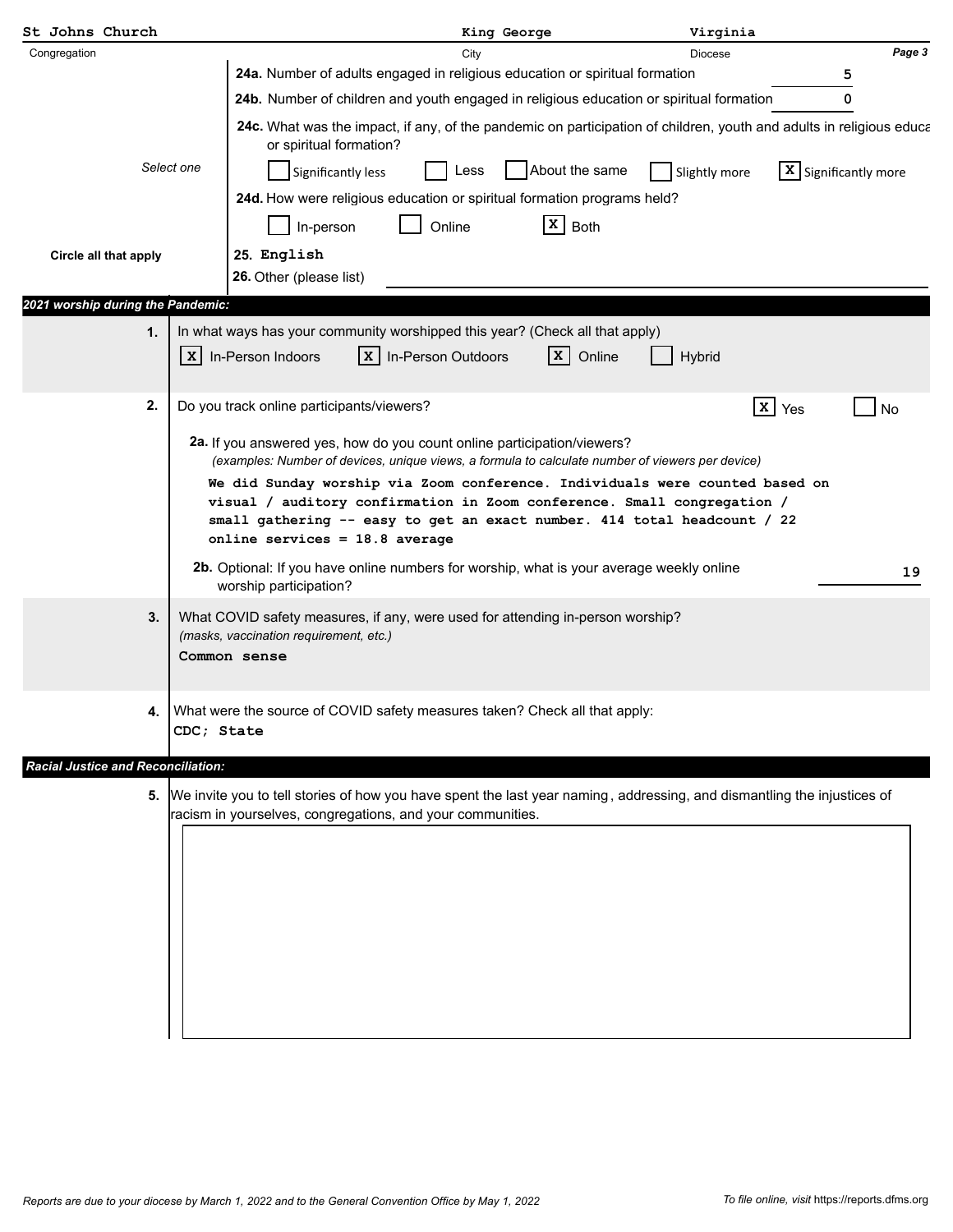| St Johns Church                                                      |       | Virginia<br>King George                                                                                                                           |              |                       |
|----------------------------------------------------------------------|-------|---------------------------------------------------------------------------------------------------------------------------------------------------|--------------|-----------------------|
| Congregation                                                         |       | City<br><b>Diocese</b>                                                                                                                            |              | Page 4                |
|                                                                      |       | Stewardship and Financial Information of the Reporting Congregation                                                                               |              |                       |
| <b>Giving Information for 2021:</b>                                  |       |                                                                                                                                                   |              |                       |
|                                                                      |       | Reporting currency: US Dollar (United States)                                                                                                     |              |                       |
| <b>Number of Pledges</b>                                             | 1. I  | Number of signed pledge cards for 2021-report year                                                                                                | (1)          | 14                    |
| <b>Total \$ Pledged</b><br>Report of Revenues and Expenses for 2021: | 2.1   | Total dollar amount pledges for 2021-report year                                                                                                  | (2)          | \$37,534              |
|                                                                      |       |                                                                                                                                                   |              |                       |
| <b>Operating Revenues</b>                                            | 3. I  | Plate offerings, pledge payments & regular support                                                                                                | (3)          | \$62,861              |
|                                                                      |       | 4.   Money from investments used for operations in 2021                                                                                           | (4)          | \$0                   |
|                                                                      | 5.1   | Other operating income, including unrestricted gifts & restricted gifts<br>used for operations, & contributions from congregation's organizations | (5)          | \$0                   |
|                                                                      |       | . Include your Paycheck Protection Program (PPP) loan in line 5 only if it has been converted to a grant.                                         |              |                       |
|                                                                      | 6. I  | • Enter the amount of your PPP loan on the next page (line 22) whether or not it was converted.<br>Unrestricted bequests used for operations      | (6)          | \$0                   |
|                                                                      |       |                                                                                                                                                   |              |                       |
|                                                                      |       | Subtotal Normal Operating Income $(3 + 4 + 5 + 6) = A$                                                                                            |              | \$62,861              |
|                                                                      |       | 7. Assistance from diocese for operating budget                                                                                                   | (7)          | \$0                   |
|                                                                      |       | Total Operating Revenues $(A + 7) = B$                                                                                                            |              | \$62,861              |
|                                                                      |       |                                                                                                                                                   |              |                       |
| <b>Non-Operating Revenues</b>                                        | 8. I  | Funds received for capital projects                                                                                                               | (8)          | \$0                   |
|                                                                      | 9     | Additions to endowment, & other investment funds                                                                                                  | (9)          | \$14,151              |
|                                                                      | 10. l | Contributions & grants for congregation based outreach & mission<br>programs                                                                      | (10)         | \$0                   |
|                                                                      |       | 11. Funds for transmittal to other organizations                                                                                                  | (11)         | \$0                   |
|                                                                      |       | Subtotal Non-Operating Revenues $(8 + 9 + 10 + 11) = C$                                                                                           |              | \$14,151              |
|                                                                      |       |                                                                                                                                                   |              |                       |
|                                                                      |       | Total All Revenues $(B + C) = D$                                                                                                                  |              | \$77,012              |
| <b>Operating Expenses</b>                                            | 12.   | To diocese for assessment, apportionment, or fair share                                                                                           | (12)         | \$1,000               |
|                                                                      | 13.   | Outreach from operating budget                                                                                                                    | (13)         | \$0                   |
|                                                                      | 14.   | All other operating expenses                                                                                                                      | (14)         | \$85,493              |
|                                                                      |       |                                                                                                                                                   |              |                       |
|                                                                      |       | Subtotal Operating Expenses (12 + 13 + 14) = E                                                                                                    |              | \$86,493              |
|                                                                      |       |                                                                                                                                                   |              |                       |
| <b>Non-Operating Expenses</b>                                        | 15.   | Major improvements & capital expenditures                                                                                                         | (15)         | \$8,386               |
|                                                                      | 16.   | Expense for congregation's outreach & mission                                                                                                     | (16)         | \$0                   |
|                                                                      | 17.   | Funds contributed to Episcopal seminaries                                                                                                         | (17)         | \$0                   |
|                                                                      | 18.   | Funds transmitted to other organizations                                                                                                          | (18)         | \$0                   |
|                                                                      |       | Subtotal Non-Operating Expenses (15 + 16 + 17 + 18) = F                                                                                           |              | \$8,386               |
|                                                                      |       | Total All Expenses $(E + F) = G$                                                                                                                  |              | \$94,879              |
|                                                                      |       |                                                                                                                                                   |              |                       |
| At Year-End:                                                         | 19    | Total cash in all checking & savings accounts                                                                                                     |              |                       |
| As of December 31, 2021                                              | 20    | Total investment at market value (not including cash reported in line 19)                                                                         | (19)<br>(20) | \$21,665<br>\$244,770 |
|                                                                      |       |                                                                                                                                                   |              |                       |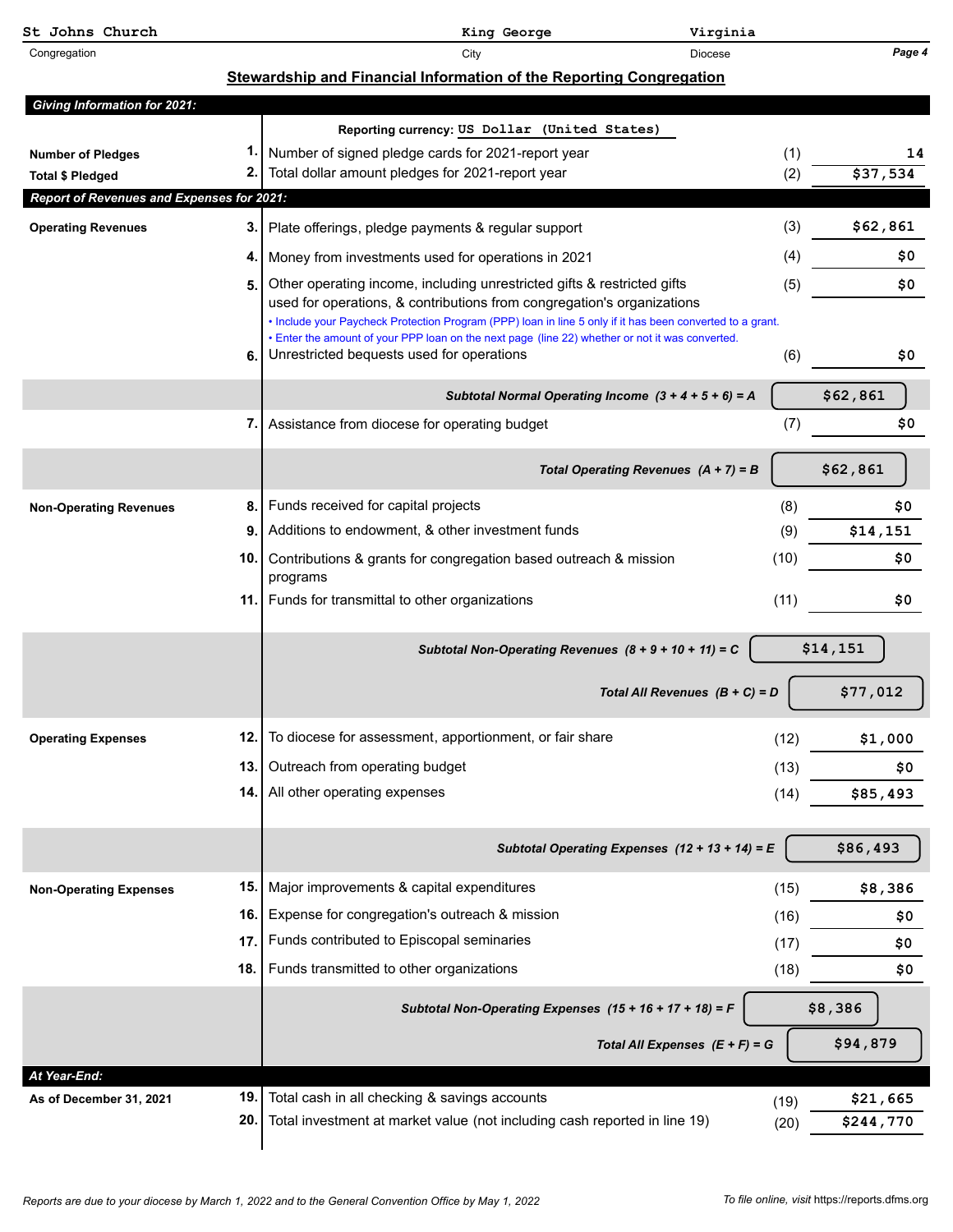## **THE 2021 SPECIAL REPORT OF EPISCOPAL CONGREGATIONS AND MISSIONS ACCORDING TO CANONS I.6, I.7, AND I.17**



| Name of Congregation<br>Emmanuel Church | Diocese<br>Virginia               |                                        |               |              |
|-----------------------------------------|-----------------------------------|----------------------------------------|---------------|--------------|
| <b>Street Address 1</b>                 |                                   | City                                   |               | <b>State</b> |
| 17062 James Madison Pkwy                |                                   | King George                            |               | VA           |
| Street Address 2                        | $Zip + 4$                         | County                                 | Country       |              |
|                                         | 22485-2543                        | King George                            | United States |              |
| <b>Mailing Address 1</b>                |                                   | City                                   |               | <b>State</b> |
| PO Box 134                              |                                   | King George                            |               | <b>VA</b>    |
| <b>Mailing Address 2</b>                | $Zip + 4$                         | County                                 | Country       |              |
|                                         | 22485-0134                        |                                        | United States |              |
| Congregation's Email address            | <b>Congregation's Web Address</b> |                                        | Phone #       |              |
| admin@hwbkqva.orq                       |                                   | 540-775-3635<br>http://www.hwbkgva.org |               |              |
| Federal Tax ID#<br>54-6043901           |                                   |                                        |               |              |

| <b>Report Preparation</b>                                           |                      |               |  |  |
|---------------------------------------------------------------------|----------------------|---------------|--|--|
| Membership, Attendance, & Services prepared by (Print or type name) | Email Address        | Daytime Phone |  |  |
| The Rev. Richard E. Fichter, Jr.                                    | rfichterir@yahoo.com | 540-931-3131  |  |  |
| Stewardship & Financial Prepared by (Print or type name)            | Email Address        | Daytime Phone |  |  |
| John Meyers                                                         | ly10up2@verizon.net  | 540-663-2702  |  |  |
| Certified by the Clerk of the Vestry                                |                      |               |  |  |

| Certified by (Print or type name)<br>Michaele Morton | Email Address<br>michaelemorton@verizon.net |            | Daytime Phone<br>540-775-7222 |
|------------------------------------------------------|---------------------------------------------|------------|-------------------------------|
| Signature                                            |                                             | Date       |                               |
|                                                      |                                             | 02/22/2022 |                               |

|                                                  | <b>Certified by Treasurer/Financial Officer</b> |                    |                               |  |
|--------------------------------------------------|-------------------------------------------------|--------------------|-------------------------------|--|
| Certified by (Print or type name)<br>John Meyers | Email Address<br>ly10up2@verizon.net            |                    | Daytime Phone<br>540-663-2702 |  |
| Signature                                        |                                                 | Date<br>02/22/2022 |                               |  |
|                                                  | Certified by Rector/Vicar/Person in Charge      |                    |                               |  |
| Certified by (Print or type name)                | Daytime Phone                                   |                    | Email Address                 |  |

| 540-931-3131                       | rfichterjr@yahoo.com               |
|------------------------------------|------------------------------------|
|                                    | Date<br>02/22/2022                 |
| <b>Warden/Vestry Approval</b>      |                                    |
| Email Address<br>crq1820@qmail.com | Daytime Phone<br>crq1820@qmail.com |
|                                    | .                                  |

| Indicate date that your 2021 Parochial Report was approved by the Vestry or Bishop's<br>Date<br>02/22/2022<br>Committee (Canon I.6.1) |
|---------------------------------------------------------------------------------------------------------------------------------------|
|---------------------------------------------------------------------------------------------------------------------------------------|

| <b>Parochial Report Completion</b>                                            |                         |  |  |
|-------------------------------------------------------------------------------|-------------------------|--|--|
| How many people participated in completing this parochial report?             |                         |  |  |
| Please identify the roles of those who participated in completing this        | Rector/Vicar, Treasurer |  |  |
| parochial report (Not including vestry members who only voted to approve it): |                         |  |  |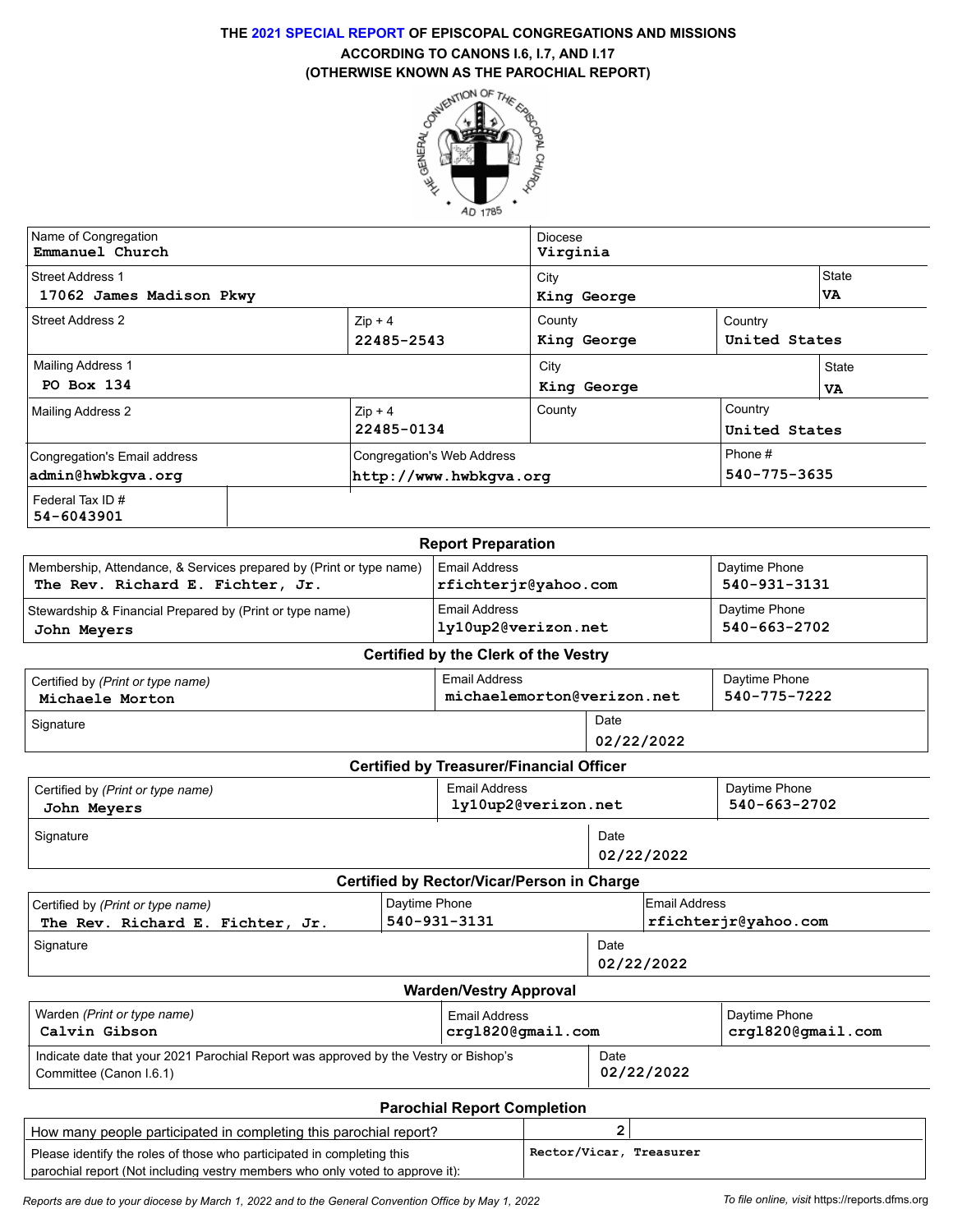| Emmanuel Church                                                                 | King George                                                                                                                                                                                                        | Virginia                                     |        |
|---------------------------------------------------------------------------------|--------------------------------------------------------------------------------------------------------------------------------------------------------------------------------------------------------------------|----------------------------------------------|--------|
| Congregation                                                                    | City                                                                                                                                                                                                               | <b>Diocese</b>                               | Page 2 |
|                                                                                 | Membership, Attendance and Services of the Reporting Congregation                                                                                                                                                  |                                              |        |
| <b>Using Last Year's Report:</b>                                                | Using the 2020 Parochial Report, record the Number of Baptized Members Reported as of December 31,2020.                                                                                                            |                                              |        |
| <b>Active Baptized Members of</b>                                               | (See your 2020 Parochial Report, Box M20)                                                                                                                                                                          |                                              |        |
| the Reporting Congregation                                                      | Members Reported Last Year = M20.                                                                                                                                                                                  | 10                                           |        |
| <b>Reported Last Year</b><br>Using the Register of Church Membership and Rites: |                                                                                                                                                                                                                    |                                              |        |
| During the Report Year                                                          | 1. Increases during year: All members added to the baptized members section of your congregation's                                                                                                                 |                                              |        |
| <b>Increases in Membership</b>                                                  | Membership Register during 2021 by: baptism, confirmation/reception, or transfer; and those persons restored                                                                                                       |                                              |        |
|                                                                                 | from inactive status, or not counted in last year's membership count.                                                                                                                                              | Total Increases = 1.                         | 0      |
|                                                                                 |                                                                                                                                                                                                                    |                                              |        |
| Decreases in Membership                                                         | 2. Decreases during year: All baptized members lost by death, transferred to another congregation,<br>removed to inactive status in the Register of Church Membership and Rites, removed for other reasons, or not |                                              |        |
|                                                                                 | removed from last year's membership count.                                                                                                                                                                         | <b>Total Decreases = 2.</b>                  | 0      |
|                                                                                 |                                                                                                                                                                                                                    |                                              |        |
| <b>Active Baptized Members of</b><br>the Reporting Congregation At              | M21: Add the increases entered in Box 1 to Box M20. Then subtract the decreases entered in Box 2<br>for the total active membership as of December 31, 2021                                                        |                                              |        |
| Year-End                                                                        | Total Active Baptized Members (end of report year) = M21.                                                                                                                                                          |                                              | 10     |
|                                                                                 |                                                                                                                                                                                                                    |                                              |        |
| <b>Communicants in Good</b>                                                     | Communicants in good standing: Baptized members of the reporting congregation, who "have received                                                                                                                  |                                              |        |
| <b>Standing of the Reporting</b>                                                | Holy Communion at least three times during the preceding year" and are faithful "in corporate worship, <i>unless</i>                                                                                               |                                              |        |
| Congregation<br><b>Adults</b>                                                   | for good cause prevented," and "in working, praying, and giving for the spread of the Kingdom of God."<br>3. Adult communicants in good standing (age 16 and over) =                                               | 3.                                           | 8      |
| Youth                                                                           | 4. Youth communicants in good standing (under age 16) =                                                                                                                                                            |                                              | 0      |
|                                                                                 | 5. Total communicants in good standing $(3 + 4) =$                                                                                                                                                                 |                                              | 8      |
| <b>Others Active</b>                                                            | 6. Others who are active whose baptisms are not recorded in the                                                                                                                                                    | 5.                                           |        |
|                                                                                 | Parish Register, or in another Episcopal congregation.                                                                                                                                                             | Others = $6$ .                               | 8      |
| <b>Using the Service Register:</b>                                              |                                                                                                                                                                                                                    |                                              |        |
| <b>Average Sunday Attendance</b>                                                | 7. Sunday (& Saturday Evening) Attendance: Divide total attendance by the total number of                                                                                                                          |                                              |        |
| for 2021                                                                        | Sundays when services were held.                                                                                                                                                                                   |                                              |        |
|                                                                                 |                                                                                                                                                                                                                    |                                              |        |
|                                                                                 | 169<br>Total attendance                                                                                                                                                                                            | + Total # of Sundays when services were held | 7      |
|                                                                                 |                                                                                                                                                                                                                    | Average Sunday Attendance = 7.               | 24     |
|                                                                                 | 8. Average Principal Worship Service Attendance on a Weekday (in                                                                                                                                                   | 8.                                           | 0      |
|                                                                                 | congregations without Sunday or Saturday evening services)                                                                                                                                                         |                                              |        |
| <b>Easter Attendance in 2021</b>                                                | 9a. Total In-person Easter Sunday Attendance (including Easter Vigil):                                                                                                                                             | 9a.                                          | 0      |
|                                                                                 | 9b. Total In-person Christmas Eve and Christmas Day Attendance:                                                                                                                                                    | 9b.                                          | 0      |
| <b>Sacraments &amp; Services:</b>                                               |                                                                                                                                                                                                                    |                                              |        |
|                                                                                 | Provide information for in-person and online separately.                                                                                                                                                           | In-person                                    | Online |
| <b>Number of Holy Eucharists</b>                                                | 10. Total Sunday & Saturday Evening Eucharists                                                                                                                                                                     | (10)                                         | 0      |
| <b>Celebrated During 2021</b>                                                   | 11. Total Weekday Eucharists                                                                                                                                                                                       | $\overline{0}$<br>(11)                       | 0      |
|                                                                                 | 12. Total Private Eucharists                                                                                                                                                                                       | 0<br>(12)                                    | 0      |
| Daily Offices and Other                                                         | 13. Daily Offices Held on Sunday                                                                                                                                                                                   | 1<br>(13)                                    | 0      |
| <b>Services Held During 2021</b>                                                | 14. Daily Offices Held on Weekdays                                                                                                                                                                                 | 0<br>(14)                                    | 0      |
|                                                                                 | 15. Marriages conducted in 2021                                                                                                                                                                                    | 0<br>(15)                                    | 0      |
|                                                                                 | 16. Burials conducted in 2021                                                                                                                                                                                      | $\mathbf 0$<br>(16)                          | 0      |
| Using the Register of Church Membership and Rites:                              |                                                                                                                                                                                                                    |                                              |        |
| Baptisms in 2021                                                                | 17. Baptisms 16 years and older                                                                                                                                                                                    | 0<br>(17)                                    |        |
|                                                                                 |                                                                                                                                                                                                                    |                                              |        |
| <b>Confirmations in 2021</b>                                                    | 18. Baptisms under 16 years of age                                                                                                                                                                                 | 0<br>(18)                                    |        |
|                                                                                 | 19. Confirmations 16 years and older                                                                                                                                                                               | (19)<br>0                                    |        |
|                                                                                 | 20. Confirmations under 16 years of age                                                                                                                                                                            | 0<br>(20)                                    |        |
| Received in 2021                                                                | 21. Received by a bishop                                                                                                                                                                                           | 0<br>(21)                                    |        |
| <b>Education:</b>                                                               |                                                                                                                                                                                                                    |                                              |        |
| <b>Children and Youth</b>                                                       | 22. Total Church School Students Enrolled                                                                                                                                                                          | n/a<br>(22)                                  |        |
| <b>Adult Education</b>                                                          | 23. Regular Sunday or weekday adult education programs held?                                                                                                                                                       | Yes<br>No                                    |        |

*Reports are due to your diocese by March 1, 2022 and to the General Convention Office by May 1, 2022 To file online, visit* https://reports.dfms.org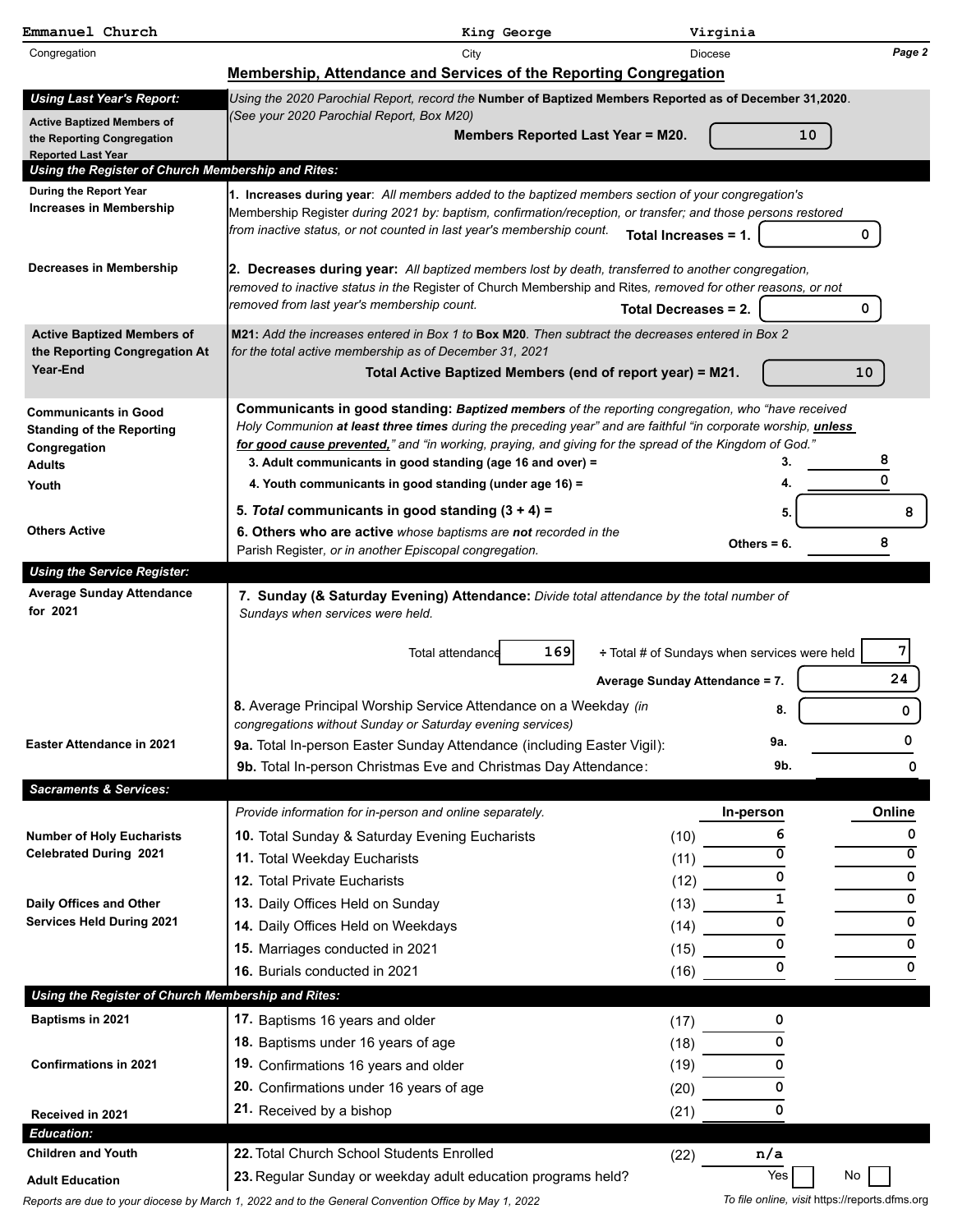| Emmanuel Church                    | King George                                                                                                                                                                           | Virginia                            |
|------------------------------------|---------------------------------------------------------------------------------------------------------------------------------------------------------------------------------------|-------------------------------------|
| Congregation                       | City                                                                                                                                                                                  | Page 3<br><b>Diocese</b>            |
|                                    | 24a. Number of adults engaged in religious education or spiritual formation                                                                                                           | 0                                   |
|                                    | 24b. Number of children and youth engaged in religious education or spiritual formation                                                                                               | 0                                   |
|                                    | 24c. What was the impact, if any, of the pandemic on participation of children, youth and adults in religious educa<br>or spiritual formation?                                        |                                     |
|                                    | Select one<br>About the same<br>Significantly less<br>Less                                                                                                                            | Significantly more<br>Slightly more |
|                                    | 24d. How were religious education or spiritual formation programs held?                                                                                                               |                                     |
|                                    | Online<br>Both<br>In-person                                                                                                                                                           |                                     |
| Circle all that apply              | 25. English                                                                                                                                                                           |                                     |
|                                    | 26. Other (please list)                                                                                                                                                               |                                     |
| 2021 worship during the Pandemic:  |                                                                                                                                                                                       |                                     |
| 1.                                 | In what ways has your community worshipped this year? (Check all that apply)                                                                                                          |                                     |
|                                    | In-Person Indoors<br>In-Person Outdoors<br>Online<br>$\mathbf{x}$                                                                                                                     | Hybrid                              |
|                                    |                                                                                                                                                                                       |                                     |
| 2.                                 | Do you track online participants/viewers?                                                                                                                                             | $\mathbf{x}$ No<br>Yes              |
|                                    | 2a. If you answered yes, how do you count online participation/viewers?                                                                                                               |                                     |
|                                    | (examples: Number of devices, unique views, a formula to calculate number of viewers per device)                                                                                      |                                     |
|                                    |                                                                                                                                                                                       |                                     |
|                                    |                                                                                                                                                                                       |                                     |
|                                    | 2b. Optional: If you have online numbers for worship, what is your average weekly online<br>worship participation?                                                                    | 0                                   |
| 3.                                 | What COVID safety measures, if any, were used for attending in-person worship?                                                                                                        |                                     |
|                                    | (masks, vaccination requirement, etc.)                                                                                                                                                |                                     |
|                                    |                                                                                                                                                                                       |                                     |
|                                    |                                                                                                                                                                                       |                                     |
| 4.                                 | What were the source of COVID safety measures taken? Check all that apply:<br>CDC; State                                                                                              |                                     |
|                                    |                                                                                                                                                                                       |                                     |
| Racial Justice and Reconciliation: |                                                                                                                                                                                       |                                     |
| 5.                                 | We invite you to tell stories of how you have spent the last year naming, addressing, and dismantling the injustices of<br>racism in yourselves, congregations, and your communities. |                                     |
|                                    |                                                                                                                                                                                       |                                     |
|                                    |                                                                                                                                                                                       |                                     |
|                                    |                                                                                                                                                                                       |                                     |
|                                    |                                                                                                                                                                                       |                                     |
|                                    |                                                                                                                                                                                       |                                     |
|                                    |                                                                                                                                                                                       |                                     |
|                                    |                                                                                                                                                                                       |                                     |
|                                    |                                                                                                                                                                                       |                                     |
|                                    |                                                                                                                                                                                       |                                     |